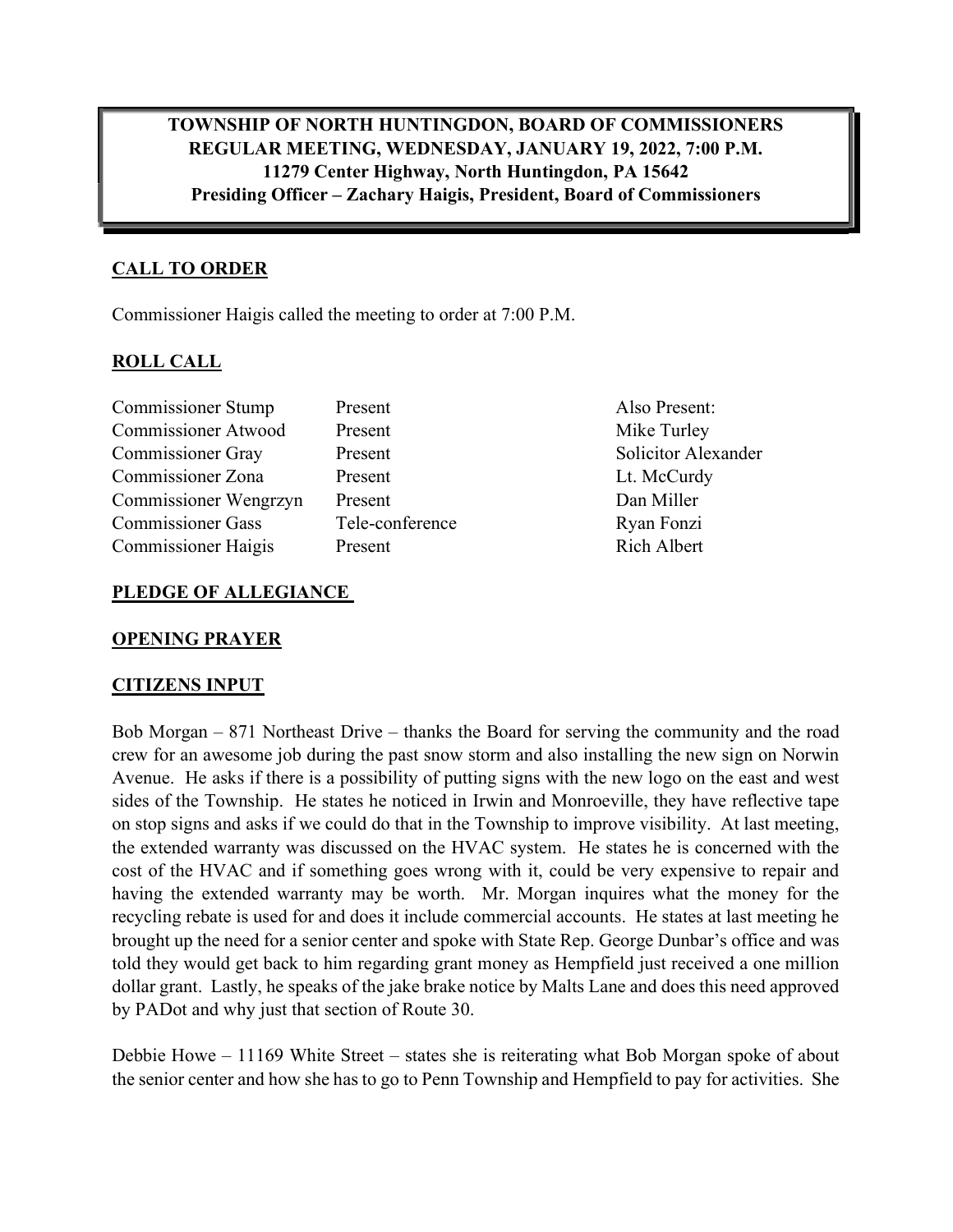feels there is nothing here in North Huntingdon for seniors. She asks if the high school will open for senior citizens.

# RESPONSE TO CITIZENS INPUT

Commissioner Haigis asks Rich Albert to look into the reflective tape for the stop signs. In regards to the warranty on the HVAC system was discussed last week and the Board was not in favor of the extended warranty. He states Mr. Morgan is welcome to reach out to George Dunbar's office in regards to the senior center and the Board would be receptive to work with him if he explores options and bring back. Mike Turley states that PADot permits the jake brake on Malts Lane. Commissioner Haigis refers back to the signs on both ends of the Township and states PADot would need to approve the permit. Mike Turley states that basically PADot does not want the signs especially in the right of way.

Commissioner Wengryzn asks if there is already a sign in place but may faded, do we still need to go through the procedures if already existing. Mike Turley states we should be able to replace an existing sign.

Commissioner Haigis states the senior center can be looked at and the pool is handled through Norwin School District. He recommends to speak with Dan Miller about activities in the parks.

Commissioner Stump states there is to be a senior complex built behind the Norwin Library if the developer or County would be willing to preserve some land so maybe the first step would be to speak with the Housing Authority. Regarding the high school pool and there is an agreement with the Township for crossing guards, but she states she is seeing nothing in return and needs to be investigated.

Commissioner Wengryzn states the senior center will be her focus going forward.

Mr. Morgan asks it would be an option to hire someone to research grant money.

Commissioner Atwood adds that in speaking with Mr. Miller, there are plans to add some facilities for pickleball.

## APPROVAL OF MINUTES

| Motion: Commissioner Gray<br>Second: Commissioner Atwood   | Motion to approve. (Special Meeting 12/9/21)  |
|------------------------------------------------------------|-----------------------------------------------|
|                                                            | Motion carried $7-0-0$                        |
| Motion: Commissioner Zona<br>Second: Commissioner Wengrzyn | Motion to approve. (Regular Meeting 12/15/21) |
|                                                            | Motion carried $7-0-0$                        |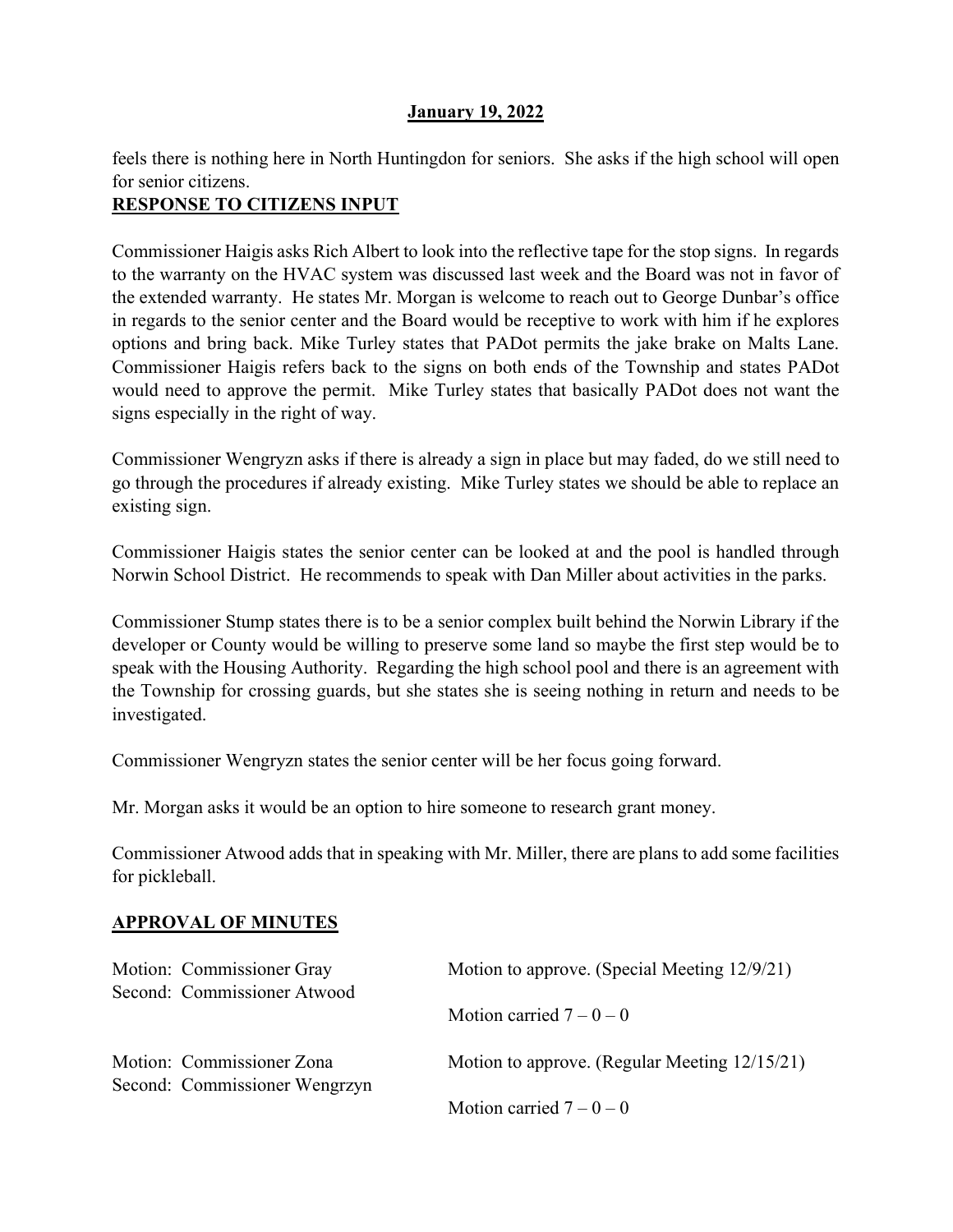### PAYMENT OF BILLS

Motion: Commissioner Zona Motion to approve. Second: Commissioner Atwood

Motion carried  $7 - 0 - 0$ 

#### STAFF REPORTS:

#### PUBLIC WORKS REPORT

Rich Albert states it has been a long week with a challenging snowstorm and there were some struggles with equipment and staffing issues.

Commissioner Atwood thanks Public Works and the crews for an awesome job. Commissioner Wengrzyn seconds the thanks.

#### PARKS AND RECREATION REPORT

Dan Miller reminds the public of the snowman concert.

#### POLICE REPORT

#### EMERGENCY MANAGEMENT REPORT

#### ENGINEERING REPORT

#### FIRE OFFICIAL'S REPORT

There are no Board comments.

#### SUBDIVISION & LAND DEVELOPMENT APPLICATION REPORT

1) SP-03-2020: Kenny Ross Mazda Dealership \*Action to amend plans for the Kenny Ross Mazda Dealership.

Motion: Commissioner Zona Motion to approve. Second: Commissioner Stump Motion carried  $7 - 0 - 0$ 

2) S-25-2021: Tomasic Consolidation Plan \*Action to approve a consolidation of two lots into one.

| Motion: Commissioner Stump    | Motion to approve.     |
|-------------------------------|------------------------|
| Second: Commissioner Wengrzyn |                        |
|                               | Motion carried $7-0-0$ |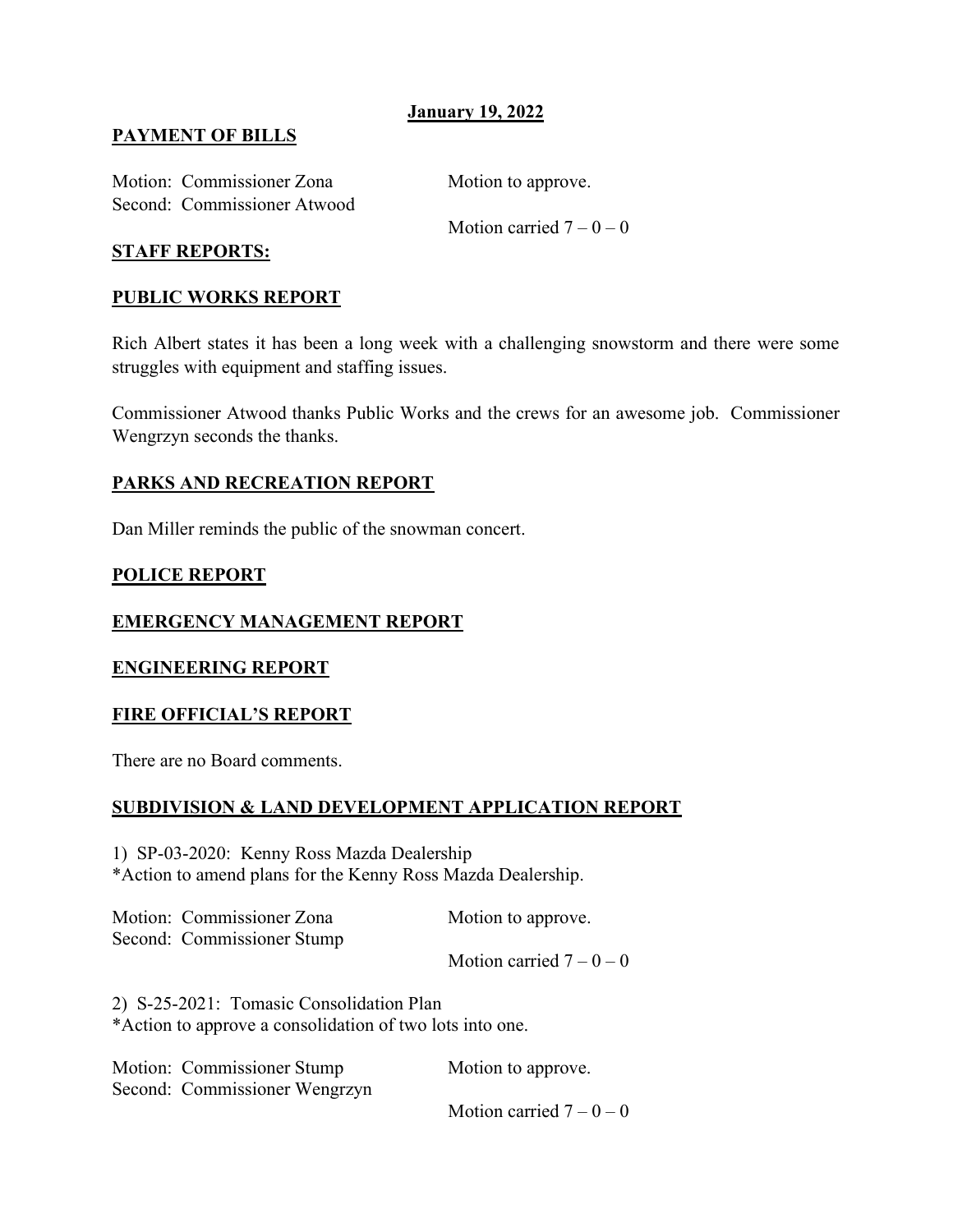#### SOLICITOR'S REPORT – Solicitor Alexander

1) Action to amend Ordinance No. 443 of the Township of North Huntingdon authorizing the placement of no engine brake retarder signs along S.R. 30 between Malts Land and Bethel Road.

Motion: Commissioner Zona Motion to amend. Second: Commissioner Stump

Commissioner Atwood asks where this ordinance originated from as he does not recall talking about it. Commissioner Zona states it was discussed months ago and he asked that it be put on the agenda for there were a lot of complaints from residents on Bethel Road.

Motion carried  $7 - 0 - 0$ 

## TOWNSHIP MANAGER'S REPORT

1) Action to approve the December check register.

| Motion: Commissioner Atwood | Motion to approve.     |
|-----------------------------|------------------------|
| Second: Commissioner Zona   |                        |
|                             | Motion carried $7-0-0$ |

- 2) Budget Report December 2021 Report.
- 3) Action to approve Resolution No. 1 of 2022 to agree to the terms of the Pennsylvania Opioid Misuse and Addiction Abatement Trust.

| Motion: Commissioner Stump    | Motion to approve.     |
|-------------------------------|------------------------|
| Second: Commissioner Wengrzyn |                        |
|                               | Motion carried $7-0-0$ |

4) Action to appoint Joe Korenic to NHTMA Board.

Motion: Commissioner Gray So moved. Second: Commissioner Zona

ROLL CALL: Commissioner Stump – YES Commissioner Atwood – YES Commissioner Gray – YES Commissioner Zona – YES Commissioner Wengrzyn – YES Commissioner Gass – NO Commissioner Haigis – YES Motion carried  $6 - 1 - 0$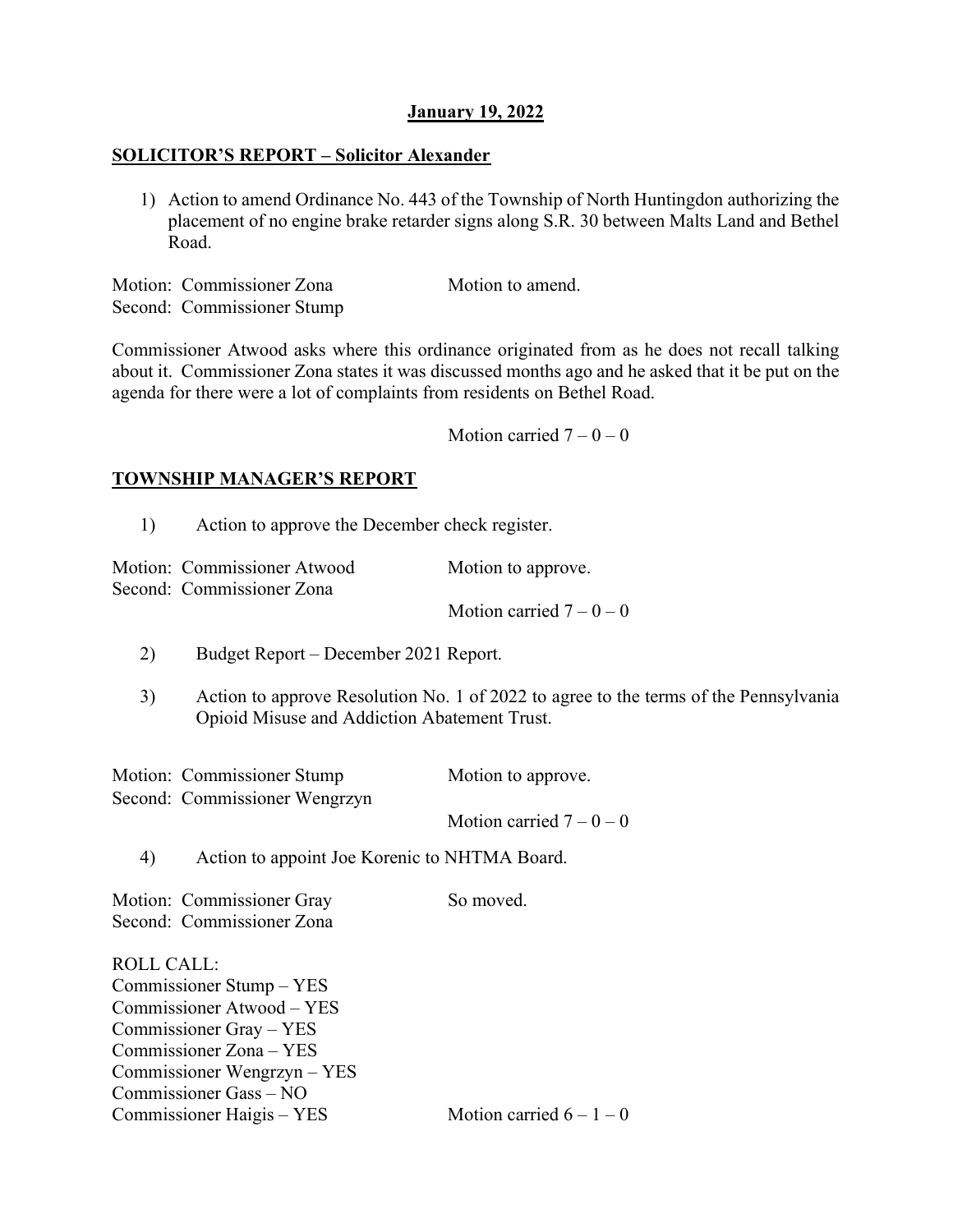5) Action to appoint Kevin Zenk to the Emergency Management Committee.

|    | Motion: Commissioner Stump<br>Second: Commissioner Gray               | Motion to approve.     |
|----|-----------------------------------------------------------------------|------------------------|
|    |                                                                       | Motion carried $7-0-0$ |
| 6) | Action to appoint Robert Merda to the Emergency Management Committee. |                        |
|    | Motion: Commissioner Gray<br>Second: Commissioner Stump               | So moved.              |
|    |                                                                       | Motion carried $7-0-0$ |

## FURTHER BOARD COMMENTS

Commissioner Atwood states he has been given by Dan Miller a lot of information regarding the last attempt for the rec center and states he is willing to head-up another inquiry to see if this is a feasible thing for us to do in the Township. He understands it was put out approximately a decade ago and was voted down but with the change of dynamics in the Township, he feels it warrants another look.

Commissioner Stump states if Commissioner Atwood is willing to do the research and bring it back to the Board, would be appreciated.

Commissioner Haigis states he is definitely open to the idea, but would caution the project doesn't get too grand and what the Township would be willing to spend.

Commissioner Atwood provides his email for any residents would like to contact him directly.

Commissioner Gray states he appreciates Commissioner Atwood spearheading this, but the one caution he would suggest is to not involve a lot of staff time since there is no Township manager right now and that needs to be the focus. Commissioner Atwood states this will certainly not be an overnight process based on the amount of time it took him to read through all of the documents and will be a slow moving task.

Commissioner Zona states going back to discuss the signs on each end of the Township, he would like to see new fresh signs in lieu of the larger ones that were discussed and feels it looks better coming into the Township.

Commissioner Gass offers his condolences to the Ruthie Shuster Family.

Commissioner Gray states he was hoping that Chief Rizzo would be here to discuss that in December the former Board authorized the police chief to enter into an agreement with the Attorney General's office where by we have personnel working for the AG's office and yet remain on Township payroll, liability insurance, and have all the costs. Commissioner Gray states there was no public debate on it, no public discussion or vote and he feels this is not typical. Craig Alexander agrees that it is not typical. Mr. Gray states he considers that a violation of the Sunshine Law that could be amended or corrected by having a ratification or discussion or vote in public.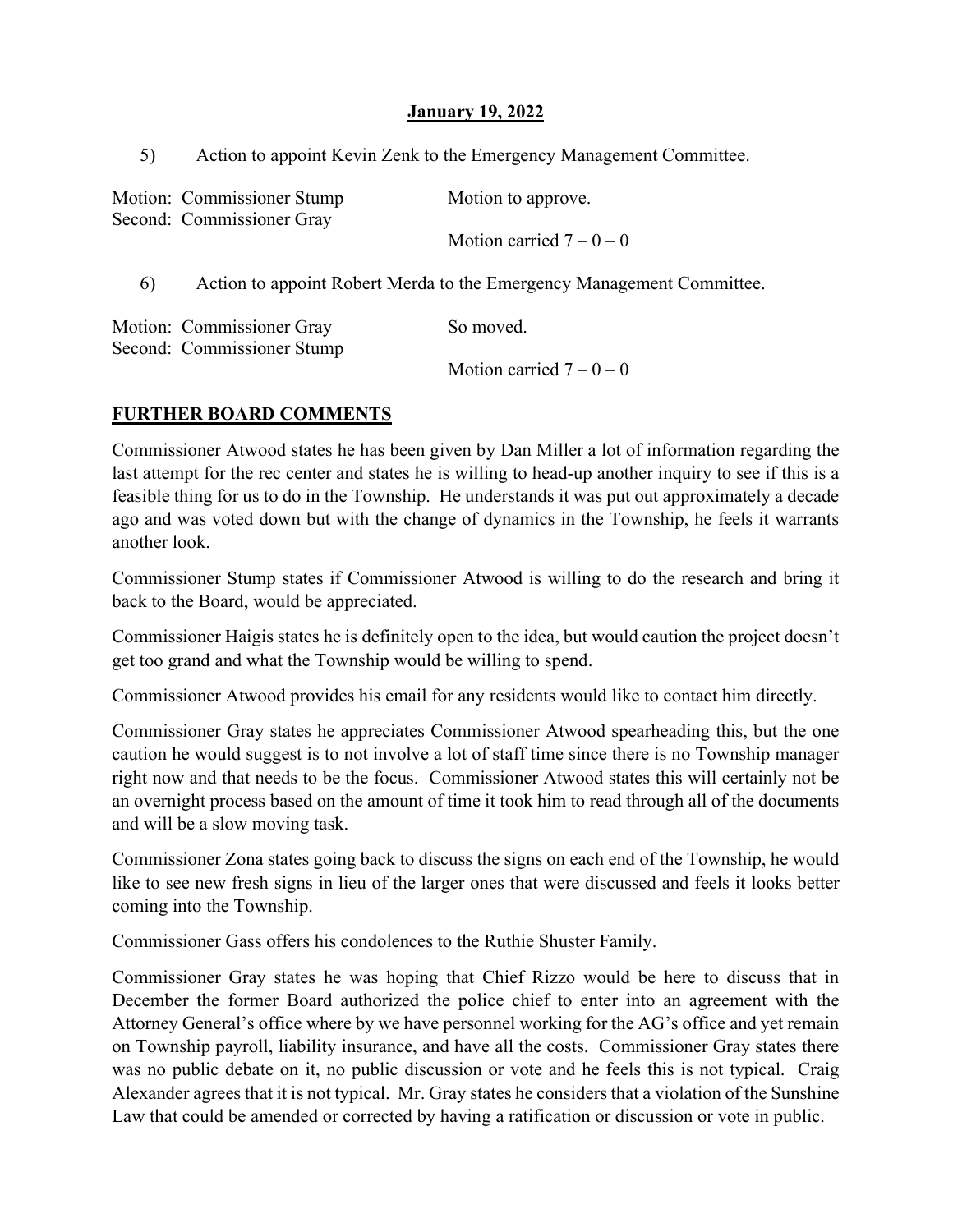He states Mike Turley was not in favor of it because of the costs, liability and other matters that fall on the Township with the AG's having all the benefits. One of the biggest problems with the arrangement is that it takes someone off the road in the Township in an already short-staffed department. Commissioner Gray states he spoke with other Commissioners about this over the concern that it wasn't discussed in public and some Board members had concerns over not only the program but also that it was done in private. He states that over the last four years this Board has lost sight of transparency and it is his goal to restore that. Commissioner Wengrzyn states she agrees with the transparency piece and feels it is important to be out in public but her concern is to keep the individual working with AG confidential. Commissioner Gray states he did not mention the individual only personnel and generic information. Solicitor Alexander states while this is not typical, there is a lot of confidentiality involved. Commissioner Gray asks that because it is tax dollars being spent should it be public. Solicitor Alexander states because of the confidentiality would be an exception in the Sunshine Law. Commissioner Haigis states it was a personnel matter and Solicitor Dice recommended, because of that, could be discussed in Executive Session. He states he was opposed to the agreement but it was the Board's decision to make the agreement and he believes we could get out of the agreement with a thirty day notice, so if this is something to be discussed could be put on the agenda for next month. Solicitor Alexander states clearly it could be discussed in Executive Session, but the issue would be whether it could be voted on in Executive Session. He states he goes back to the confidentiality section in the Sunshine Law and will review the law. Commissioner Gray states it only was only a personnel issue because Chief Rizzo specifically named individuals that were involved. Commissioner Atwood agrees that an inter-governmental agreement should be discussed publicly. Commissioner Zona adds that there was a lot of talk of whether that was a fare agreement but this is a standard agreement and hundreds of police officers in Pennsylvania are working under those agreements with homeland security, FBI, ATF, DEA and is nothing out of the ordinary and this is how the task forces work. Lieutenant McCurdy states he has been involved in this for a long time and says the drug problem the Township suffers from spreads far and wide. Unfortunately, walls cannot be built around the Township and the drug problems citizens experience come from outside as well as inside and in having an agreement with a state wide agency is beneficial. Commissioner Gray states he fully understands Lieutenant McCurdy's position and feels we all have to same goal, but his concern is the tax dollars are going to fund the agency and if they need people should hire them to staff their own agency. Commissioner Zona adds the agency is staffed and what they do to compliment are the task forces to give communities more coverage. He states the federal agencies all have task forces that have State Troopers and local officers that all work together on task forces. Commissioner Haigis states this will be on the agenda for next week. Commissioner Atwood states the question is that it should have been discussed in public and he is ok with discussing it in public. Commissioner Zona states not one person said anything in the executive session and all listened to the solicitor saying it was ok to do and there was a vote to approve the agreement.